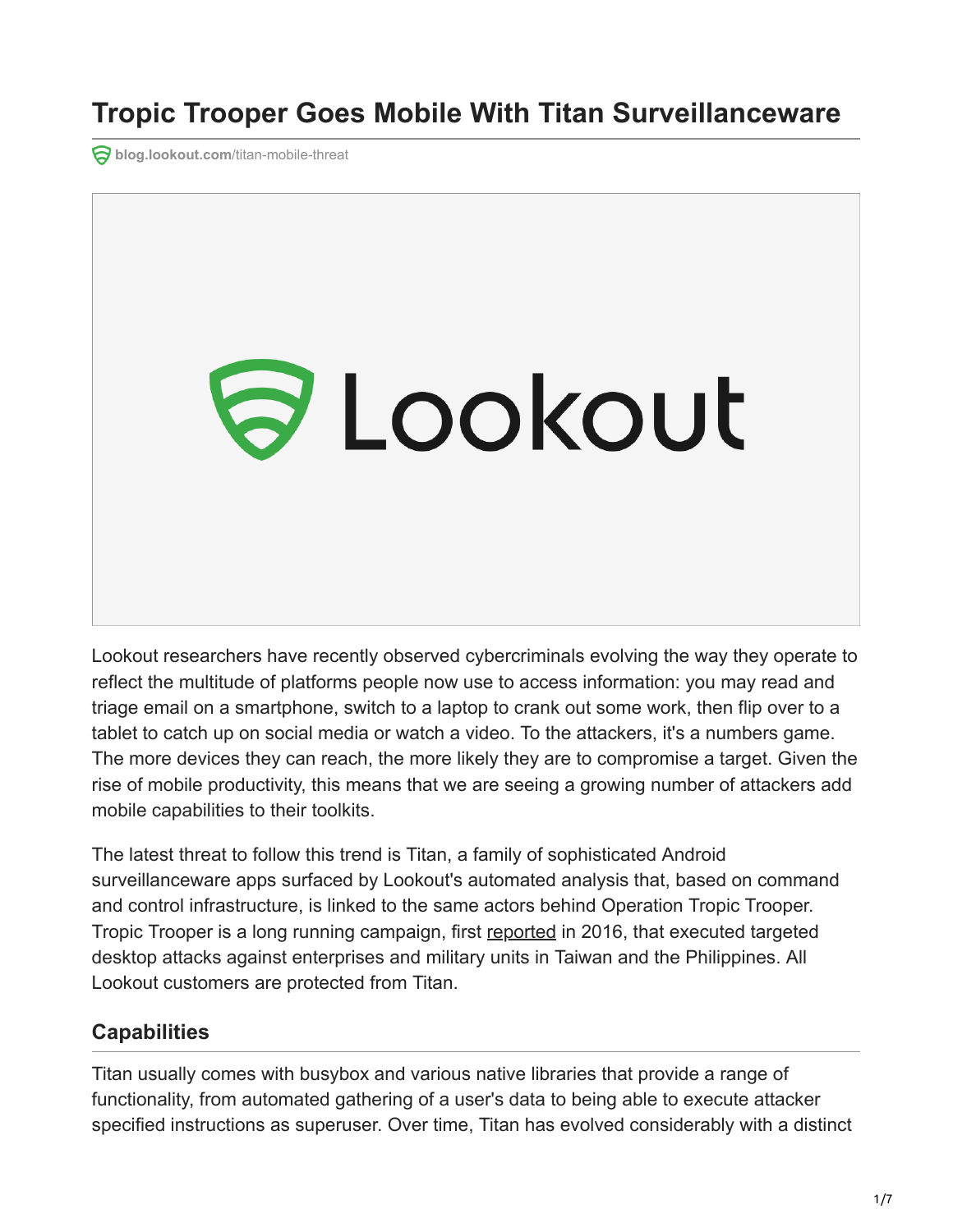trend of malicious code shifting first from Java to native libraries, then moving into second stage components. Analysis of Titan variants found that they contained the following capabilities:

- Retrieve call history
- Retrieve text messages
- Retrieve contact information
- Retrieve a list of Installed packages
- Track device location
- Take a photo with the device camera when a user is first present or when instructed by an attacker
- Record all calls or only calls to attacker specified numbers
- Block text messages to attacker specified numbers
- Take a screenshot
- Send a text message
- Execute attacker specified commands as root
- Upload specific files
- Download attacker specified files

Titan hasn't been seen to trojanize legitimate applications and doesn't contain any legitimate functionality. The authors of Titan have instead opted to simply use the icon of a legitimate app. Application icons used included:

- Zalo a vietnamese Messaging Application,
- 91 an unofficial Chinese App Store that was bought by Baidu in 2013 for 1.9 billion,
- YY a popular Chinese social network,
- Renren formerly Xiaonei Network, this is a social network primarily used by Chinese college students,
- 58 an online Chinese marketplace,
- WeChat a popular Chinese messaging app, and
- FloatingMenu an application for handling shortcuts and gestures.

## **Infrastructure**

Several domains and IP addresses associated to this family are no longer live however further research is being conducted into 108.61 xxx xxx which, at the time of writing, is live, running PHP, and exposing information that may provide additional leads. Some Titan variants have been seen to iterate through a list of possible command and control servers when beaconing out. Domains and IPs that Titan has, or is currently, using are listed below.

Domain / IP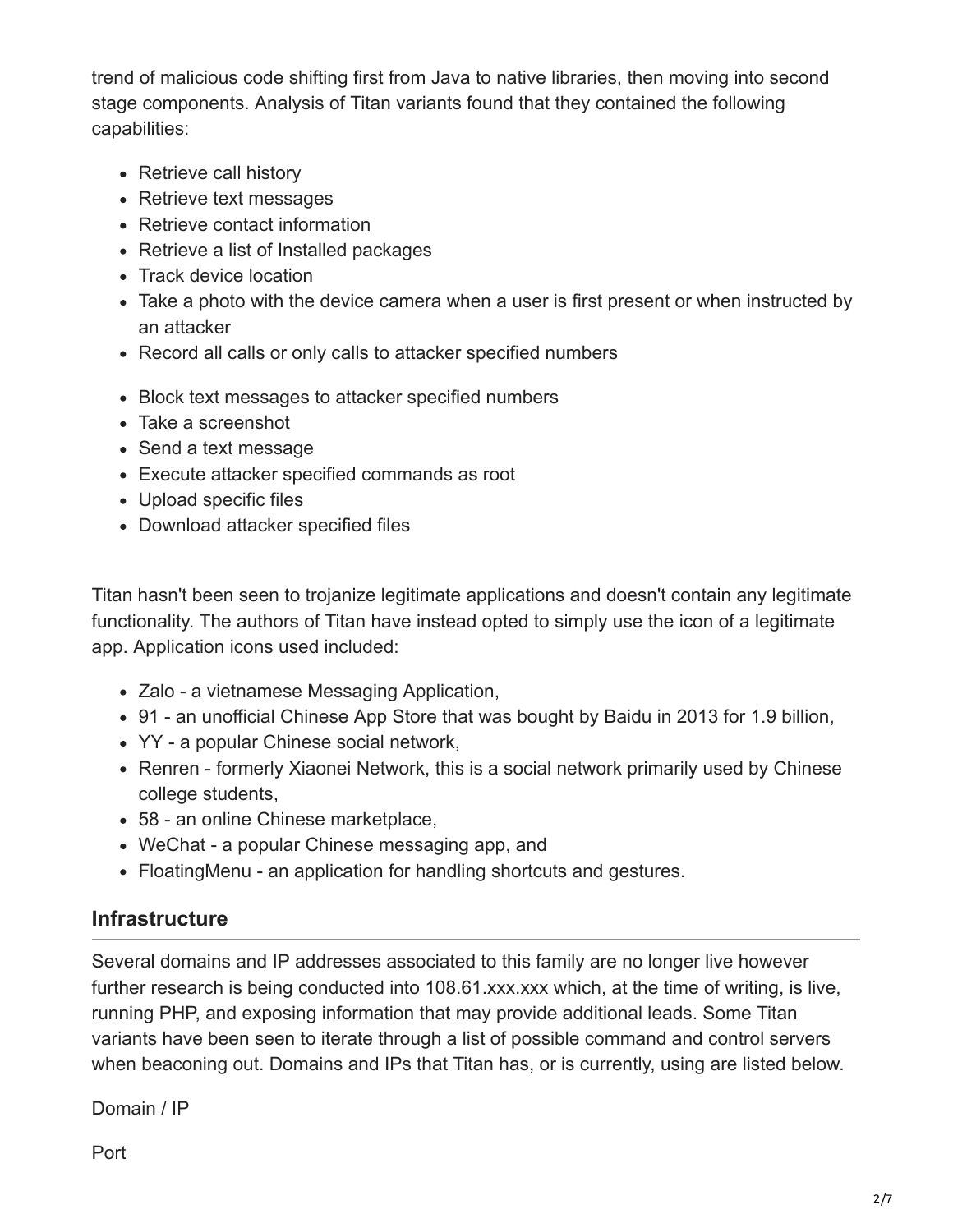mysupport.dnset.com

3350 or 3351

mysupport.zyns.com

3350 or 3351

122.10.94.64

3350 or 3351

202.153.193.73

9006

androidshome.com

9006

www.mark40.25u.com

9006

113.10.221.89

9006

108.61.xxx.xxx

80

As a family that is actively being improved, and given its links to targeted attacks against enterprises and defense institutions, Lookout is continuing to track Titan variants, associated server infrastructure, and geographical regions where they're being deployed.

SHA-1s

e9d4a39e763471c406490e19c22b98d9fa5a9151 3373a1a3151c3ae67903b7503828055c339e988f dbc73a8cc28fa0bab441ed75e51da206e49cf9e2 1a50b9853e0dc9cc9d7e90e5076dda632589fe9f 80b303c0e09c36084b1e91367465ad621c29c0ad bfc6390f016715f9adb0876840a76079df4ae3dd 843df2fd5d9c86bd08c90b9e405481ec75d1eb90 6f68376cda0578a6df6ec3059ffda85cda7a0bec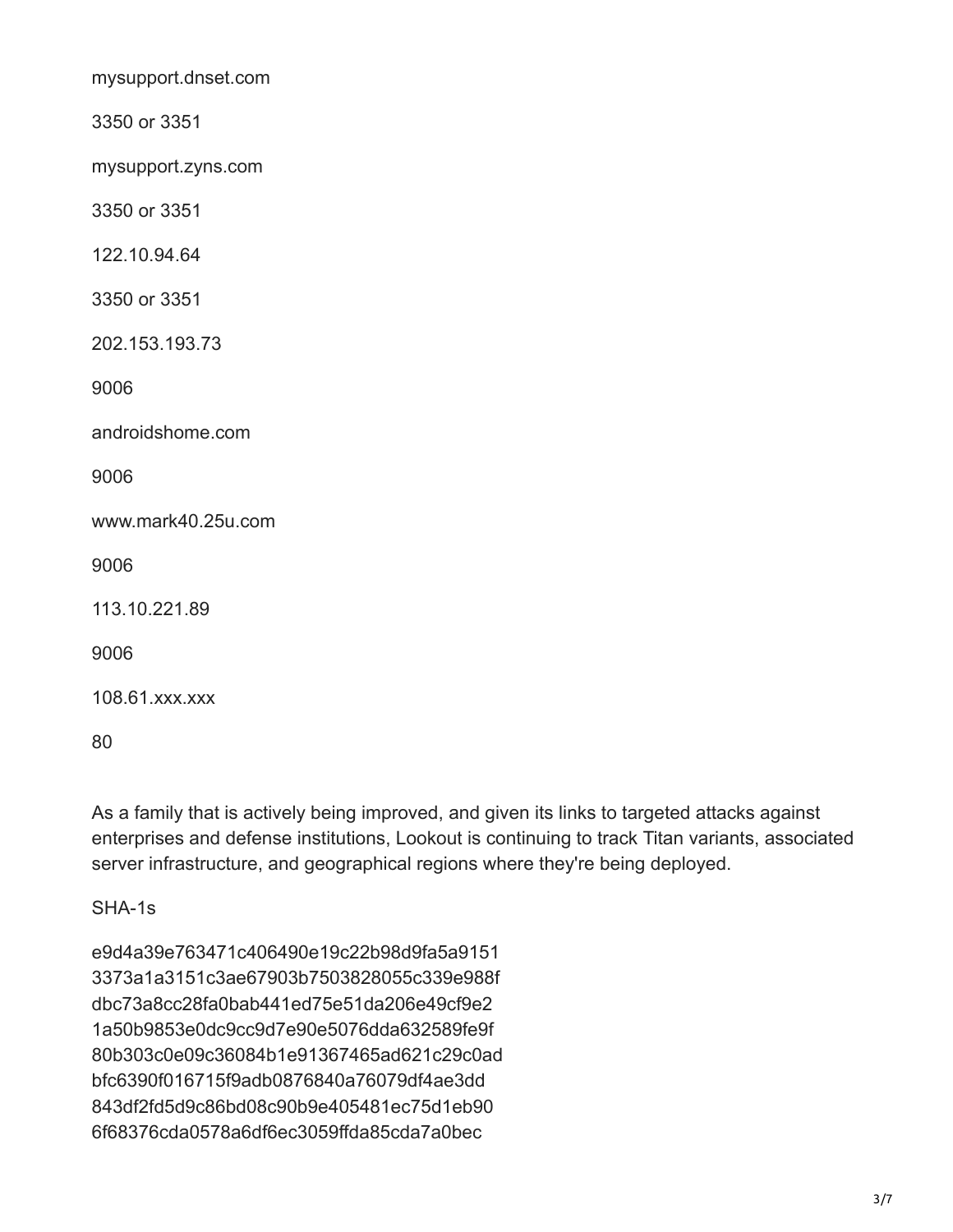75be9cdcbc3cdcf1bede3c80214995758d5b9c61 ef2dd1b8ce479276c72e17da217e74f1ce9a2ee1 2af65847aad4a976ed72a67c489daf3a100c0d65 5df3b5f59709a3e02386e9297ae2f1b1ef1a6ac3 2aa2f48ea856803b19925a7d0abb3a443f31d095 3ec97bd2e8105fcb530b249e86a4aa7e35e52e44 a2e60c28259e0982a1eb7768fa2433f84e64a817

*[Want to learn more about threats like Titan and our Threat Advisory services? Contact](https://www.lookout.com/info/enterprise-contact-us?camp=701i0000001De2A) Lookout today.*

Lookout researchers have recently observed cybercriminals evolving the way they operate to reflect the multitude of platforms people now use to access information: you may read and triage email on a smartphone, switch to a laptop to crank out some work, then flip over to a tablet to catch up on social media or watch a video. To the attackers, it's a numbers game. The more devices they can reach, the more likely they are to compromise a target. Given the rise of mobile productivity, this means that we are seeing a growing number of attackers add mobile capabilities to their toolkits.

The latest threat to follow this trend is Titan, a family of sophisticated Android surveillanceware apps surfaced by Lookout's automated analysis that, based on command and control infrastructure, is linked to the same actors behind Operation Tropic Trooper. Tropic Trooper is a long running campaign, first [reported](https://www.trendmicro.de/cloud-content/us/pdfs/security-intelligence/white-papers/wp-operation-tropic-trooper.pdf) in 2016, that executed targeted desktop attacks against enterprises and military units in Taiwan and the Philippines. All Lookout customers are protected from Titan.

## **Capabilities**

Titan usually comes with busybox and various native libraries that provide a range of functionality, from automated gathering of a user's data to being able to execute attacker specified instructions as superuser. Over time, Titan has evolved considerably with a distinct trend of malicious code shifting first from Java to native libraries, then moving into second stage components. Analysis of Titan variants found that they contained the following capabilities:

- Retrieve call history
- Retrieve text messages
- Retrieve contact information
- Retrieve a list of Installed packages
- Track device location
- Take a photo with the device camera when a user is first present or when instructed by an attacker
- Record all calls or only calls to attacker specified numbers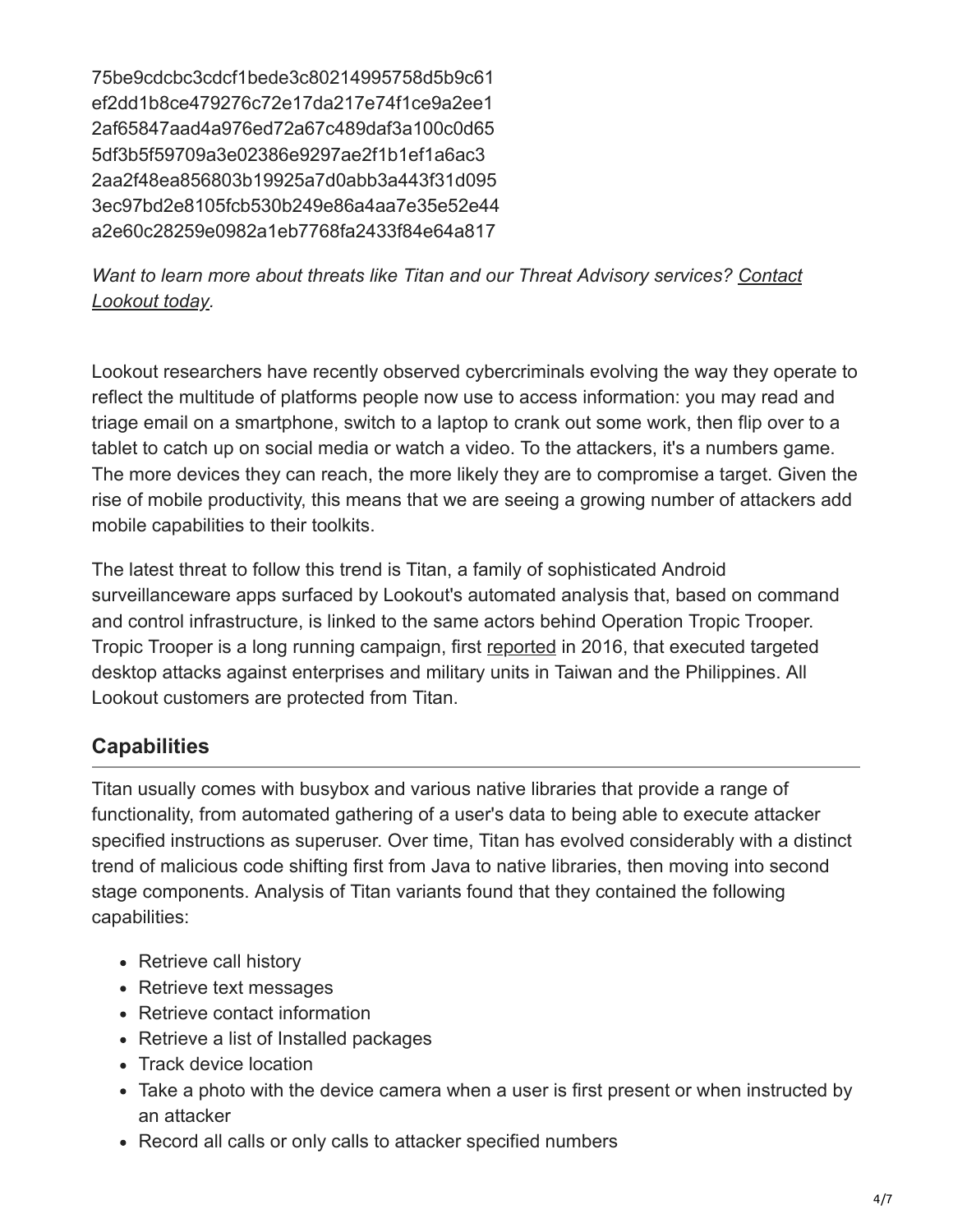- Block text messages to attacker specified numbers
- Take a screenshot
- Send a text message
- Execute attacker specified commands as root
- Upload specific files
- Download attacker specified files

Titan hasn't been seen to trojanize legitimate applications and doesn't contain any legitimate functionality. The authors of Titan have instead opted to simply use the icon of a legitimate app. Application icons used included:

- Zalo a vietnamese Messaging Application,
- 91 an unofficial Chinese App Store that was bought by Baidu in 2013 for 1.9 billion,
- YY a popular Chinese social network,
- Renren formerly Xiaonei Network, this is a social network primarily used by Chinese college students,
- 58 an online Chinese marketplace,
- WeChat a popular Chinese messaging app, and
- FloatingMenu an application for handling shortcuts and gestures.

## **Infrastructure**

Several domains and IP addresses associated to this family are no longer live however further research is being conducted into 108.61 xxx xxx which, at the time of writing, is live, running PHP, and exposing information that may provide additional leads. Some Titan variants have been seen to iterate through a list of possible command and control servers when beaconing out. Domains and IPs that Titan has, or is currently, using are listed below.

Domain / IP

Port

mysupport.dnset.com

3350 or 3351

mysupport.zyns.com

3350 or 3351

122.10.94.64

3350 or 3351

202.153.193.73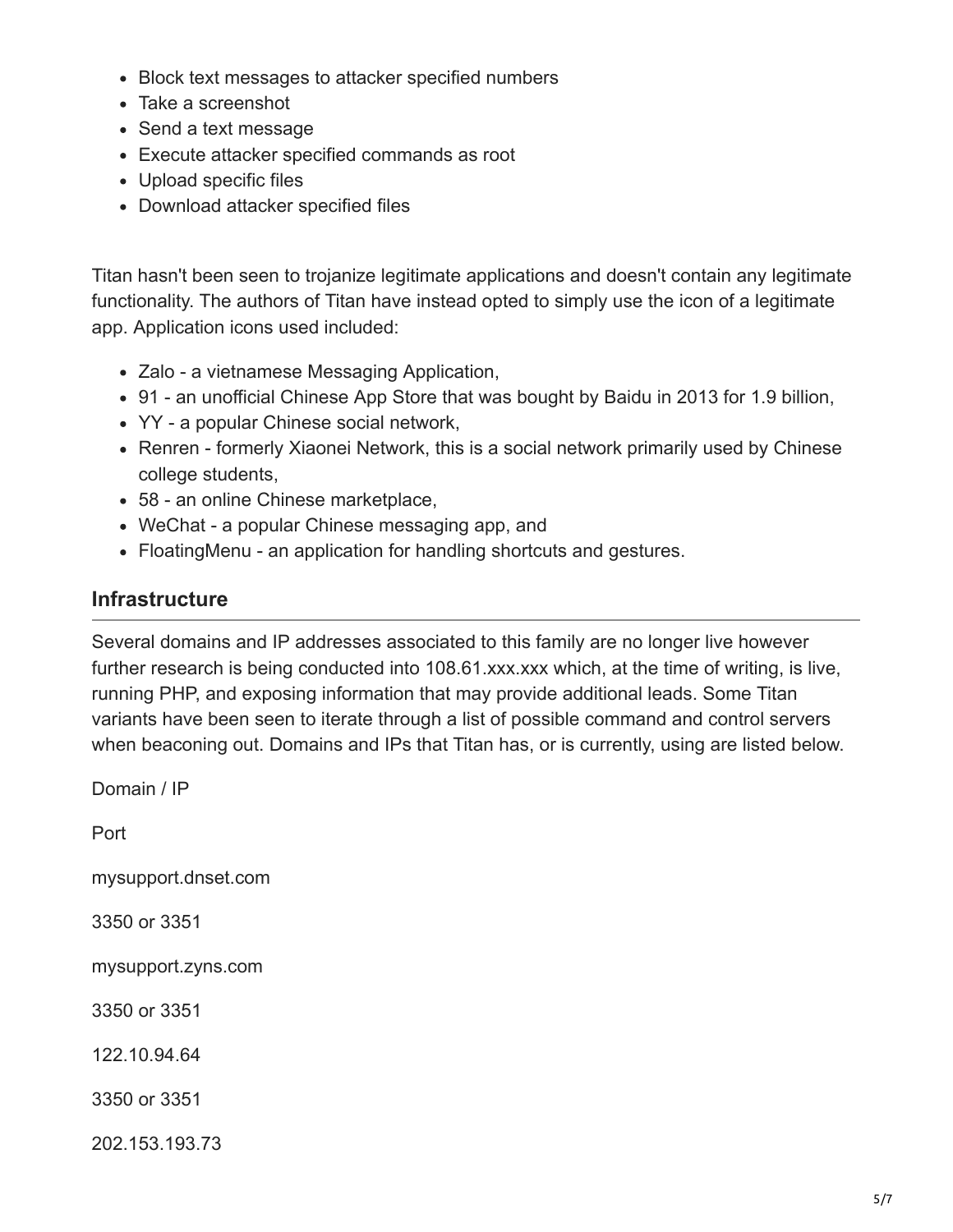9006

androidshome.com 9006 www.mark40.25u.com 9006 113.10.221.89 9006 108.61.xxx.xxx 80

As a family that is actively being improved, and given its links to targeted attacks against enterprises and defense institutions, Lookout is continuing to track Titan variants, associated server infrastructure, and geographical regions where they're being deployed.

SHA-1s

e9d4a39e763471c406490e19c22b98d9fa5a9151 3373a1a3151c3ae67903b7503828055c339e988f dbc73a8cc28fa0bab441ed75e51da206e49cf9e2 1a50b9853e0dc9cc9d7e90e5076dda632589fe9f 80b303c0e09c36084b1e91367465ad621c29c0ad bfc6390f016715f9adb0876840a76079df4ae3dd 843df2fd5d9c86bd08c90b9e405481ec75d1eb90 6f68376cda0578a6df6ec3059ffda85cda7a0bec 75be9cdcbc3cdcf1bede3c80214995758d5b9c61 ef2dd1b8ce479276c72e17da217e74f1ce9a2ee1 2af65847aad4a976ed72a67c489daf3a100c0d65 5df3b5f59709a3e02386e9297ae2f1b1ef1a6ac3 2aa2f48ea856803b19925a7d0abb3a443f31d095 3ec97bd2e8105fcb530b249e86a4aa7e35e52e44 a2e60c28259e0982a1eb7768fa2433f84e64a817

*[Want to learn more about threats like Titan and our Threat Advisory services? Contact](https://www.lookout.com/info/enterprise-contact-us?camp=701i0000001De2A) Lookout today.*